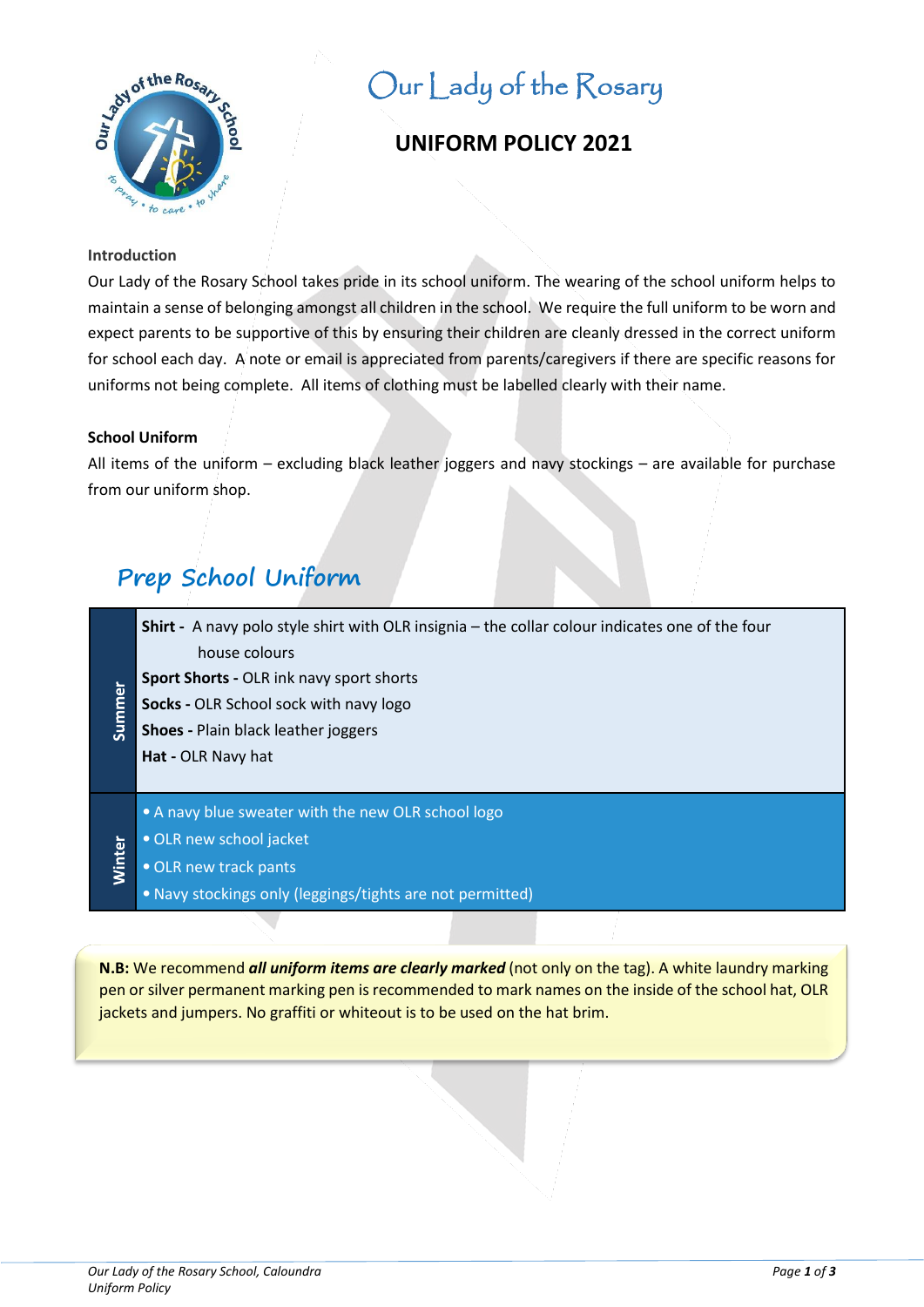# **School Uniform – Years 1 to 6**

|        | <b>GIRLS</b>                                                                                                                                                                                                            | <b>BOYS</b>                                                                                                                                                                                                      |
|--------|-------------------------------------------------------------------------------------------------------------------------------------------------------------------------------------------------------------------------|------------------------------------------------------------------------------------------------------------------------------------------------------------------------------------------------------------------|
| Summer | <b>Formal/Day Uniform</b>                                                                                                                                                                                               | <b>Formal/Day Uniform</b>                                                                                                                                                                                        |
|        | <b>Shirt:</b> An OLR new blue formal shirt<br><b>Skort:</b> OLR ink navy school skort with logo<br>Socks: OLR School sock with navy logo<br><b>Shoes: Plain black leather joggers</b><br>Hat: OLR Navy hat (new design) | <b>Shirt:</b> An OLR new blue formal shirt<br>Short: OLR ink navy school short with logo<br>Socks: OLR School sock with navy logo<br><b>Shoes: Plain black leather joggers</b><br>Hat: OLR Navy hat (new design) |
|        | <b>Sport Uniform</b>                                                                                                                                                                                                    |                                                                                                                                                                                                                  |
|        | <b>Shirt</b> - A navy polo style shirt with OLR insignia – the collar colour indicates one of the four<br>house colours.<br>Sport Shorts - OLR ink navy sport shorts<br>Hat, Socks and Shoes - As above                 |                                                                                                                                                                                                                  |
| Winter | • A ink navy sweater with the new OLR school logo<br>· OLR school jacket (new design)<br>· OLR track pants (new design)<br>. Navy stockings only (leggings/tights are not permitted)                                    |                                                                                                                                                                                                                  |

# **Sport Uniform**

The navy polo style shirt (with OLR insignia and collar indicating one of the four house colours) and OLR ink navy sport shorts are to be worn on the day your child has Physical Education lessons only.

#### **Year 6 Shirts**

In 2020, Year 6 students are permitted to wear their Year 6 leadership shirts on Monday's and Wednesday's only.

#### **Hair**

Hair is to be kept neat and tidy and should not be falling into eyes. Shoulder length hair (boys and girls) is to be tied-up. Hair should not be coloured or worn in a style, which is extreme or inappropriate for school. Gold or navy blue ribbons or the OLR school hair accessories (available from the uniform shop) may only be worn.

#### **Hats**

As sun safety is of great concern, all children must have a school hat for outdoor activities. The rule "No hat, No play" applies to all class activities and lunchtime play. Only new OLR school hats are permitted from 2020.

# **Shoes**

Shoes are to be plain black, flat leather joggers (e.g. Lynx) with no other markings. Shoe brand logos and midsoles should be in black only. Formal shoes, Mary Jane style, gym shoes, skate shoes, volleys, canvas or other fancy or expensive footwear are not permitted.